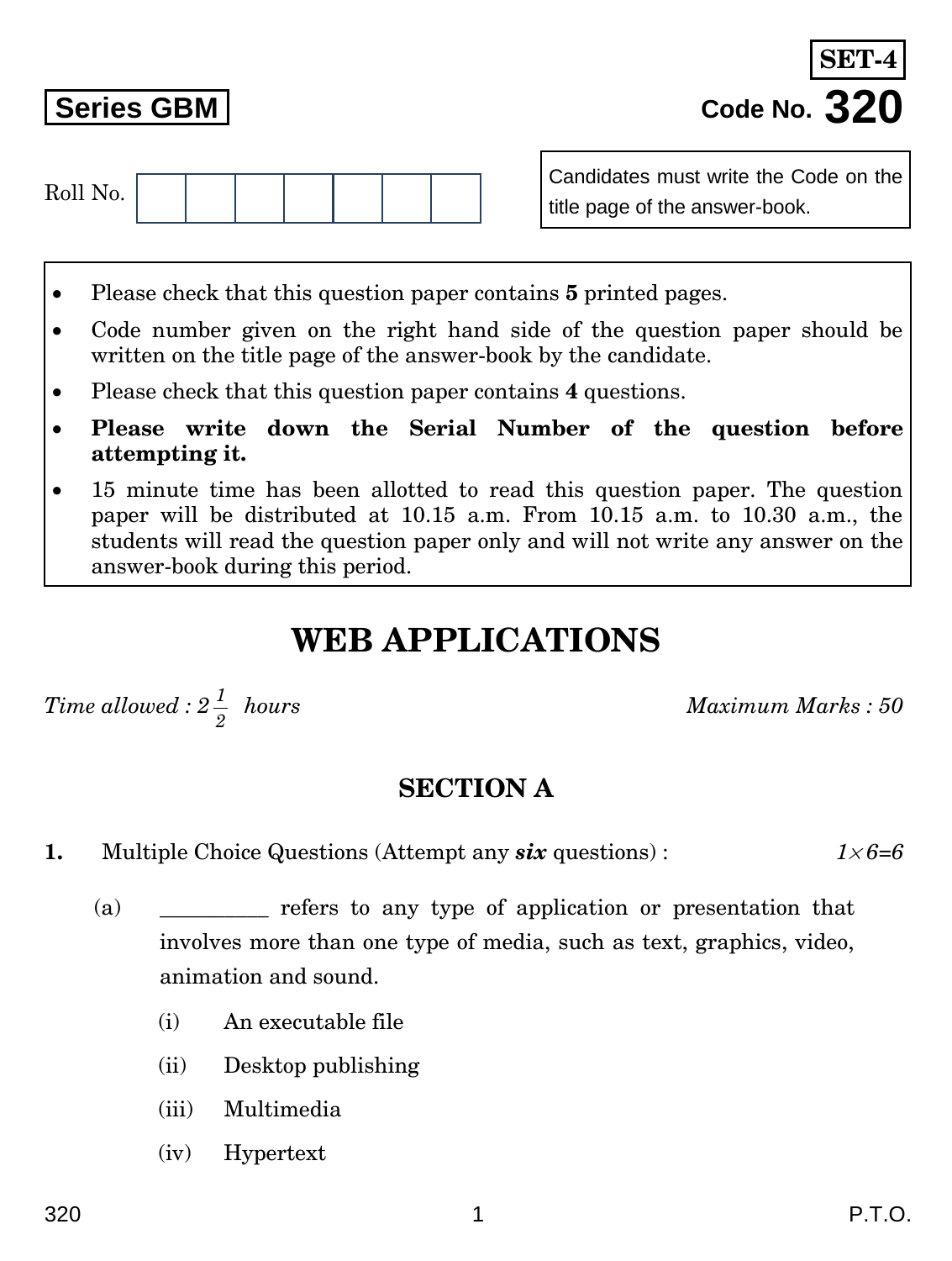(b) A smaller version of an image is called a

- (i) Clipart
- (ii) Bitmap
- (iii) Portable network graphic
- (iv) Thumbnail
- (c) Web publishing means
	- (i) Collecting the web pages
	- (ii) Publishing the web pages
	- (iii) Storing the web pages
	- (iv) None of the above
- (d) JavaScript is used for
	- (i) Client-side applications
	- (ii) Data validation
	- (iii) Creating interactive forms
	- (iv) All of the above
- (e) How do titles and credits let you enhance your movie ?
	- (i) By adding text-based information to your movie
	- (ii) Smaller segments of larger audio and video files
	- (iii) Collections pane of Windows Movie Maker
	- (iv) None of the above
- (f) SEO is used to improve the volume and  $\qquad \qquad$  to a website from search engines.
	- (i) Quality of traffic
	- (ii) Advertisement
	- (iii) Look and feel
	- (iv) None of the above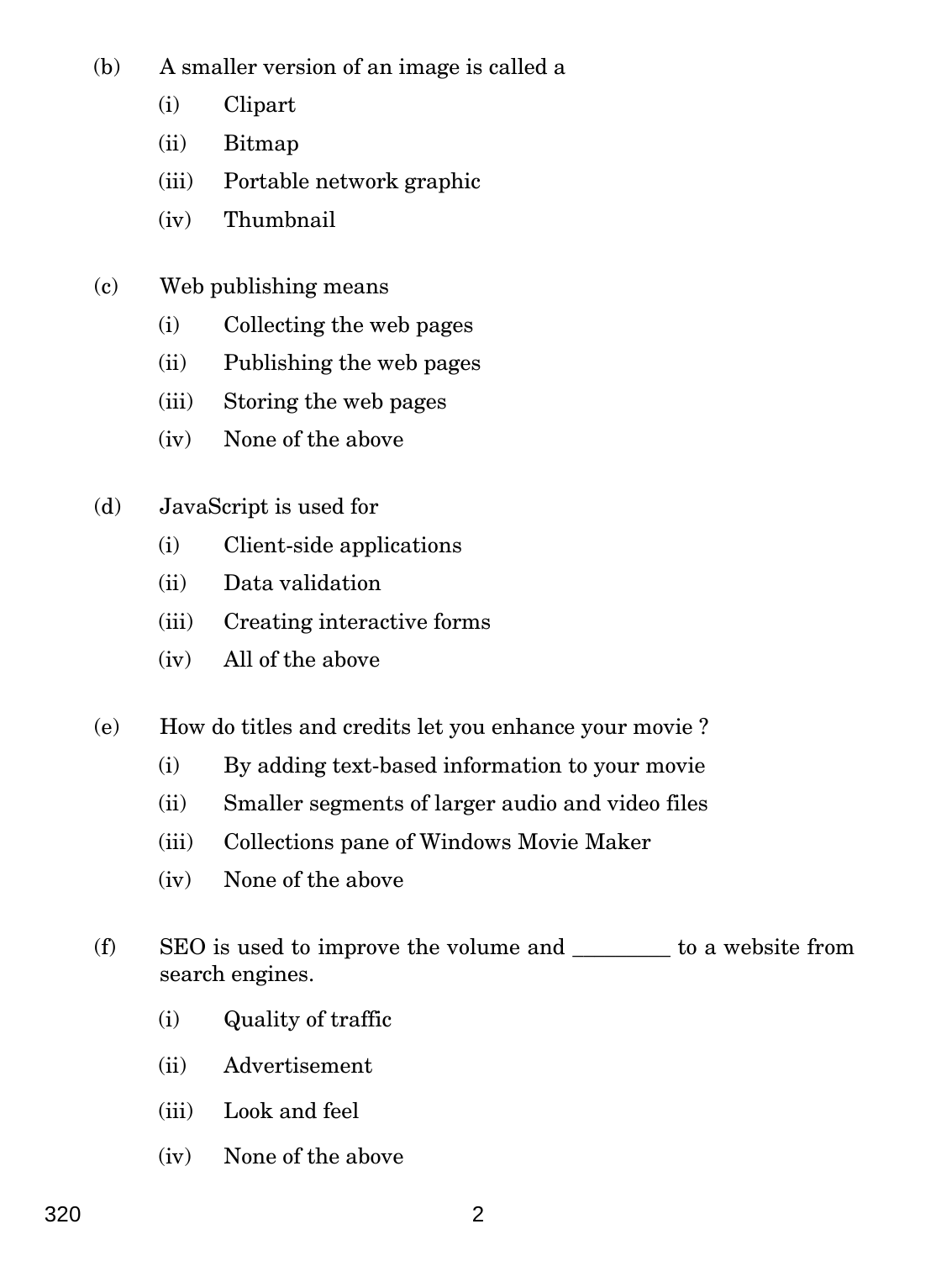- (g) What does the term ''Sandbox'' mean in SEO ?
	- (i) The box with paid ads that appear when you perform a search.
	- (ii) This is where sites are kept till they get mature enough to be included in the top rankings for a particular keyword.
	- (iii) A special category of sites that are listed in kid-safe searches.
	- (iv) The first 10 search results for a particular keyword.

#### **SECTION B**

- **2.** Attempt any *eight* questions :  $2 \times 8 = 16$ 
	- (a) Write any two features of JavaScript.
	- (b) (i) Which built-in method returns the calling string value converted to uppercase ?
		- (ii) Which built-in method returns the string representation of the number's value ?
	- (c) What is the difference between "==" and "===" ?
	- (d) Write the output of the following JavaScript statements :
		- (i) document.write $(1 + "2" + "2")$ ;
		- (ii) document.write("1" + "2" + "2");
	- (e) Write any two compatible file formats for the following :
		- (i) Movies
		- (ii) Images
	- (f) What is the difference between publishing and exporting a Flash movie ?
	- (g) What is meant by CSS templates ?
	- (h) Write the steps to join movie clips in Movie Maker.
	- (i) Write the difference between frame and key frame.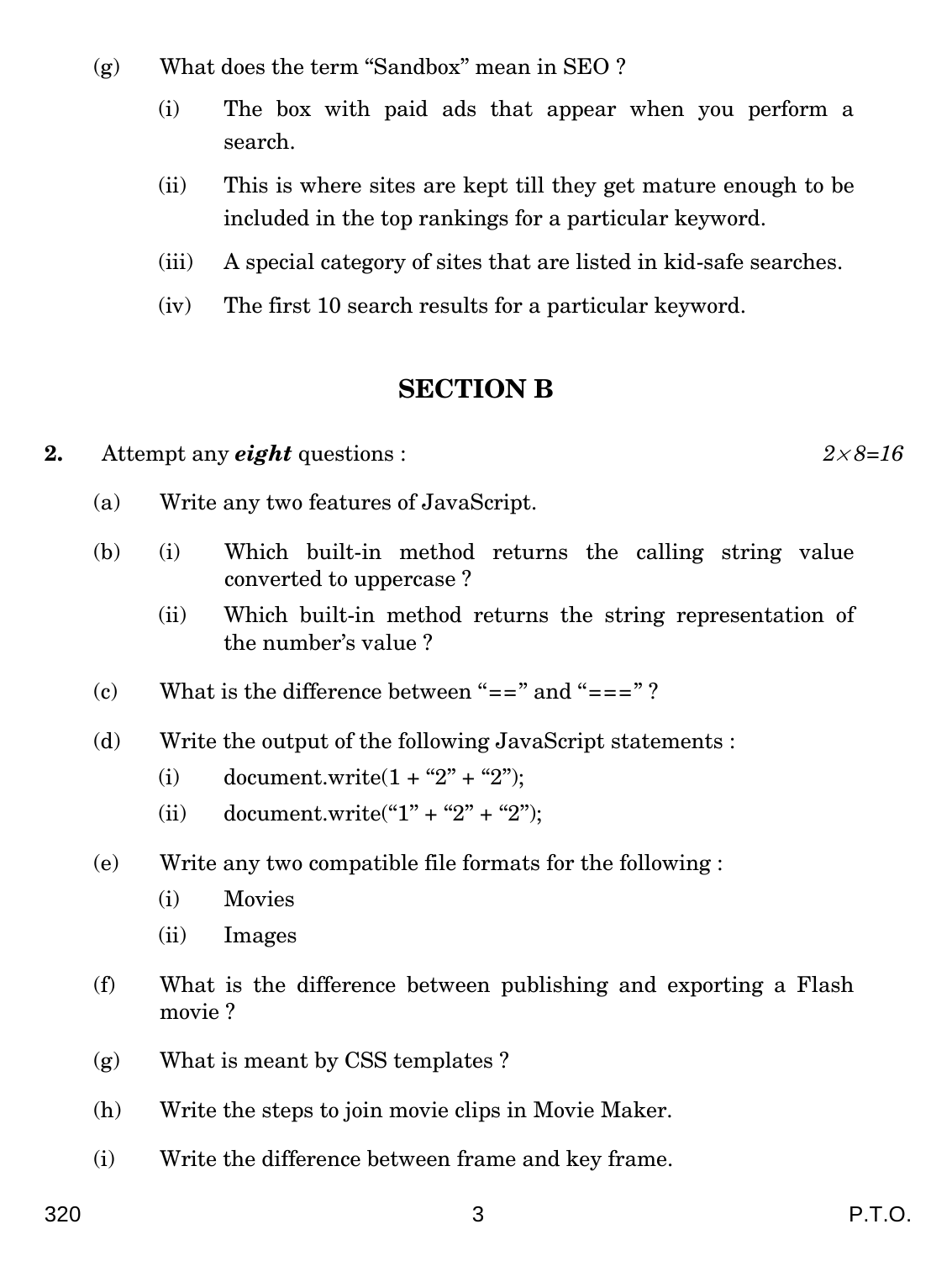(j) Write the names of Labels A and B in Movie Maker interface :



### **SECTION C**

**3.** Attempt any *six* questions :  $3 \times 6 = 18$ 

(a) How can we use ''join()'' to create a string from an array using JavaScript ?

- (b) Write the output of the following JavaScript code (Justify your answer) :
	- (i) var  $x = 10$ ; function function1() { var x=20; } functionl(); alert(x);
	- $(ii) \t x =10;$ function functionl()  $\{ x=20; \}$ functionl(); alert(x);